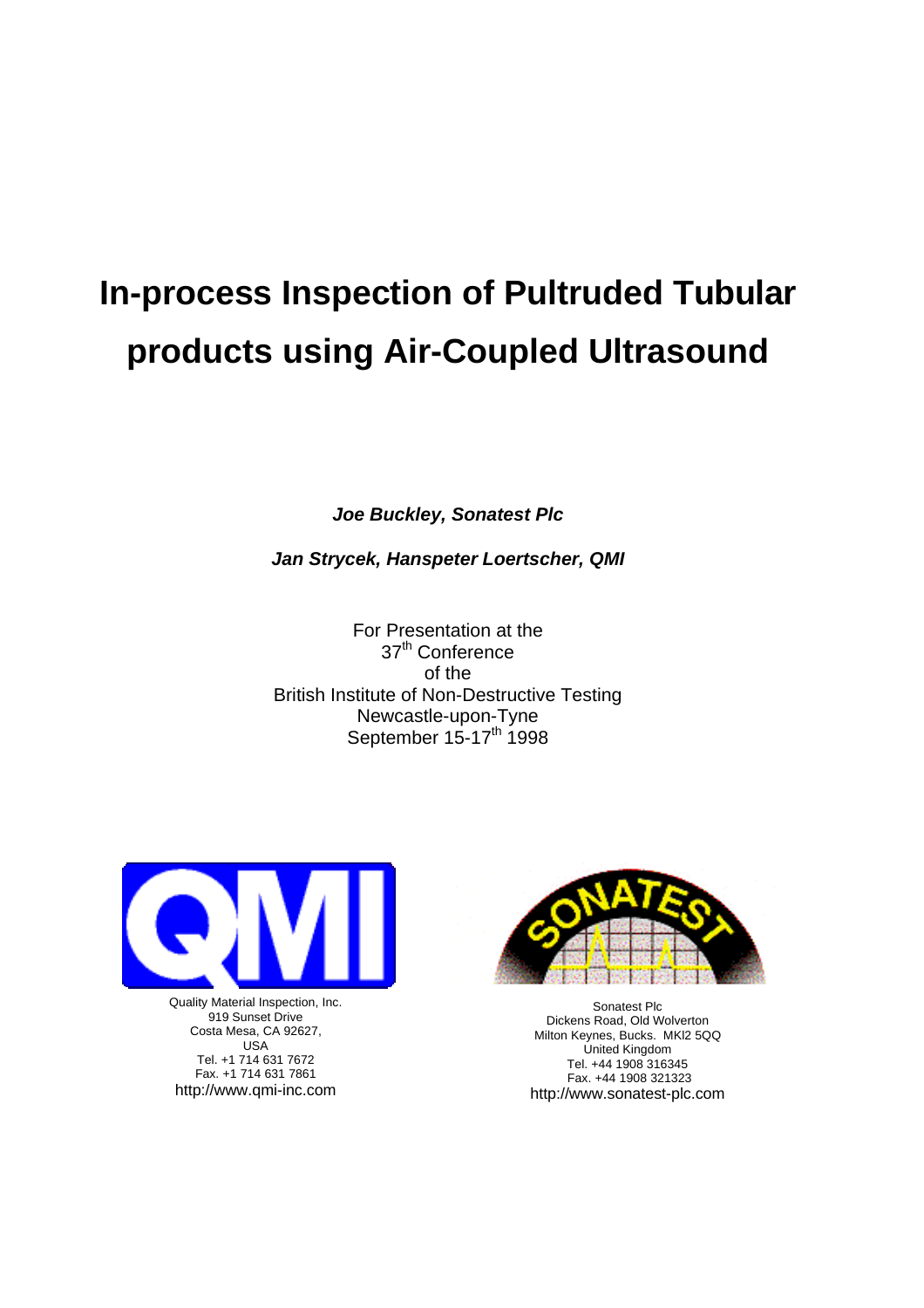# **In-process Inspection of Pultruded Tubular products using Air-Coupled Ultrasound**

#### **Joe Buckley, Sonatest Plc , Jan Strycek, Hanspeter Loertscher, QMI**

#### **Abstract**

Pultruded products offer many excellent properties, particularly high strength, low weight and excellent corrosion resistance. However their acceptance into many critical applications has been adversely affected by the inability to guarantee 'defect-free' quality. Common problems such as voids and delaminations will greatly reduce the strength of the finished product, but until now there has been no effective means of verifying their absence during manufacture.

The water coupling required for conventional ultrasonic inspection is unacceptable during the pultrusion process. Manual inspection of finished products is very time-consuming, and runs the risk that an unrecognized production problem could result in large quantities of scrap product being produced.

Air coupled ultrasonic Inspection has been proven over a number of years in critical applications such as inspection of honeycomb composite panels for space applications. Developments of the technique have been applied to in line inspection of pultruded products, using both scanning and surface wave approaches. For tubular products a surface wave technique can be used, applied from the outside of the tube only, immediately near the mandrel, while the tube is still at a temperature around 80 ºC. Transducers can be positioned up to a metre apart, giving very rapid inspection.

Experience has been gained in the USA developing a multi channel technique on pultruded tubes intended for support pole applications, It has proved possible to find critical defects which might otherwise have compromised the safety of the finished product. The system also provides immediate feedback for process control, and allows a central data connection facility. This will allow the US based head office to monitor production at plants all over the world, allowing 'discrepancies' between produced and shipped product quantities to be identified.

#### **Introduction**

In this paper I will attempt to describe some work carried out by QMI Inc. in California during the last year. This has resulted in the development of a technique, currently being implemented, which gives cost-effective 100% in-line inspection of pultruded materials.

## **The Pultrusion Process**

The pultrusion process for continuous manufacturing of composite material profiles has been in use for many years but is still finding new applications. As the name suggests, pultrusion is a combination of 'pulling' and 'extrusion'. Extrusion relies on pressure to force a heated material through a die, with pultrusion the material is pulled through the process.

Reinforcing fibres, typically carbon or glass, are saturated in a resin bath then, formed to shape and passed through a heated die. The heat cures the resin and produces a finished material at the desired dimension. The process is typically capable of making continuous lengths of material in a wide range of sizes. Because of the need to ensure proper wetting of the fibres and curing in the die the process is relatively slow, typical line speeds are of the order of 50cm per minute.



**Figure 1 : schematic diagram of typical pultrusion machine**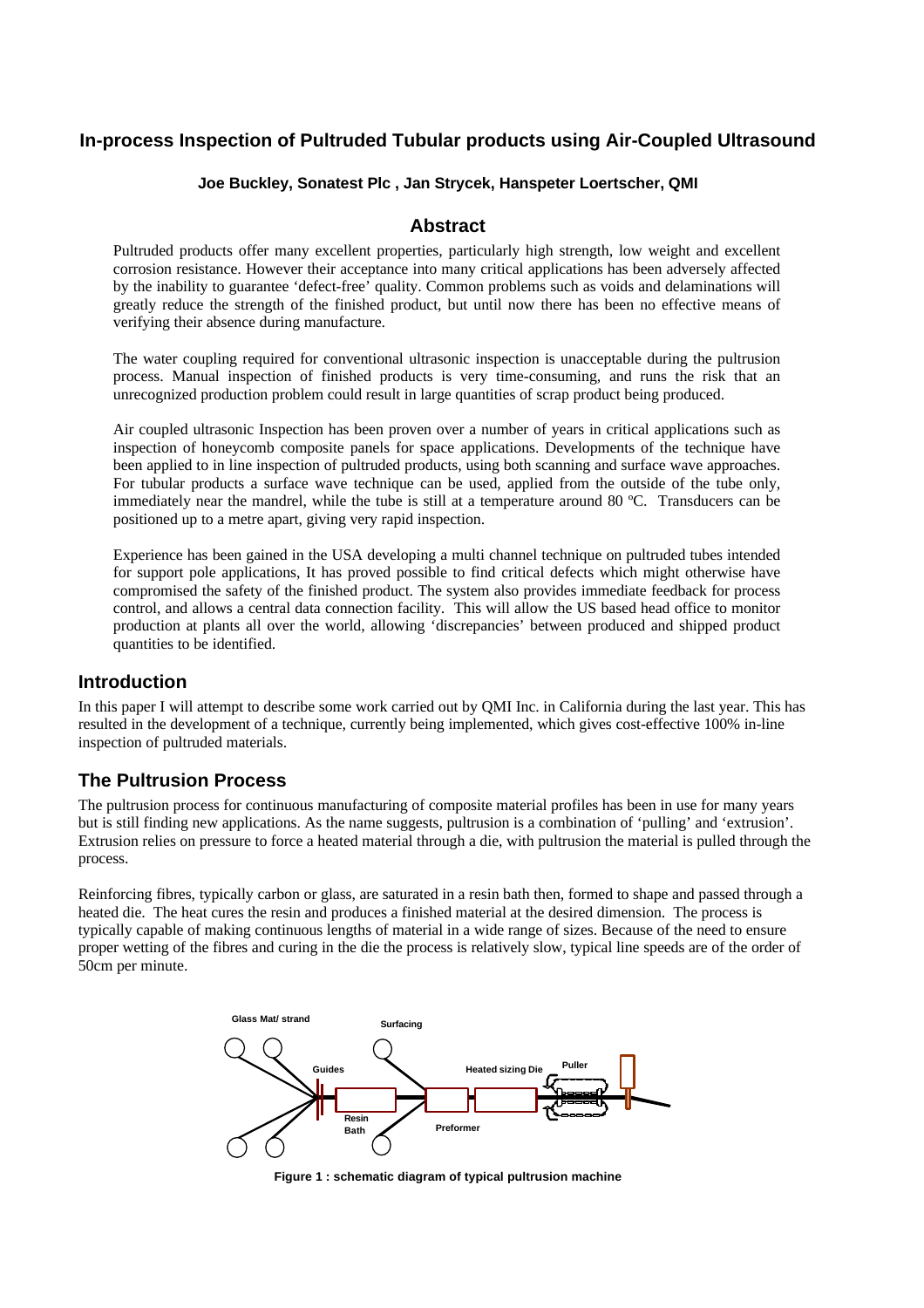Pultruded materials have a number of distinct advantages over either metals or conventionally manufactured composite materials. These include:

| Strength                 | Glass reinforced pultruded materials can have Flexural, tensile and impact<br>strengths around three times that of steel <sup>1</sup>                                                                                                                                                                                                                                                                                                                                                                                                                               |
|--------------------------|---------------------------------------------------------------------------------------------------------------------------------------------------------------------------------------------------------------------------------------------------------------------------------------------------------------------------------------------------------------------------------------------------------------------------------------------------------------------------------------------------------------------------------------------------------------------|
| Weight                   | Typical density 2-3 $g/cm3$ ,                                                                                                                                                                                                                                                                                                                                                                                                                                                                                                                                       |
| Corrosion<br>resistance  | This is dependent on the resin properties, with suitable selection of materials<br>pultruded tubes are usable for strong acid or alkali at ambient or moderately<br>elevated temperatures.                                                                                                                                                                                                                                                                                                                                                                          |
| Insulating<br>properties | Like most plastics, Pultruded materials are good electrical insulators. For some<br>applications conductors can be incorporated into the material during<br>manufacture. Thermal insulation is typically good.                                                                                                                                                                                                                                                                                                                                                      |
| Machinabilty             | Most pultruded materials can be easily cut, drilled or machined.                                                                                                                                                                                                                                                                                                                                                                                                                                                                                                    |
| Ease of<br>manufacture.  | Pultrusion machines are typically simpler, lighter and relatively low cost<br>compared to systems for producing similarly sized metal products. The raw<br>materials are lightweight reinforcement and liquid resins. In consequence it is<br>easy to set up a manufacturing operation close to where the product is required,<br>thus minimizing difficulties in transporting long finished products. As an<br>extreme example of this a study explored the feasibility of setting up a<br>pultrusion machine in orbit for manufacture of space station components |

Because of their properties, Pultrusions are used in a wide variety of applications, for example

- Piping, storage and process equipment in industries such as chemicals, fuel and sewage processing
- Structures such as bridges, buildings, support poles, ladders, and a variety of offshore uses.
- Various requirements for strong light rods such as tool handles and fishing rods
- Transportation applications as diverse as floors for railway wagons and bicycle frames.

In particular, their excellent strength to weight ratio makes pultruded materials of particular value in the aerospace industry. Two particular applications where pultrusions have been used include an Air to surface missile, where the body is a single glass reinforced pultruded tube approximately 5m long and 40cm diameter, and in paper designs for cargo-carrying airships, where a huge framework, uses pultruded materials to minimize the weight.

#### **Inspection requirements**

Inherent in any manufacturing process is the possibility of defects, in the case of pultrusions the most likely problems result from inadequate filling of the reinforcement by the resin, resulting in problems such as porosity, voids and delaminations. These will reduce the strength of the finished product.

For many applications conservative design techniques can be used and the ultimate strength is not required, In other cases the risk of failure and its probable consequences are not too serious. For these applications inspection is purely a cost/benefit issue, If the cost of inspection is less than the probable consequences of warranty claims, lost customer good will and wasted material through failures then it is worth doing. In other applications such as gas piping or aerospace applications the consequences of failure are much greater. Here it is necessary to implement an effective inspection process to ensure that the material used conforms to the requirements.

In either case an inspection can be carried out on or off-line. It is desirable to implement inspection on-line for a number of reasons, particularly so as to minimize feedback time and avoid production of large quantities of nonconforming product.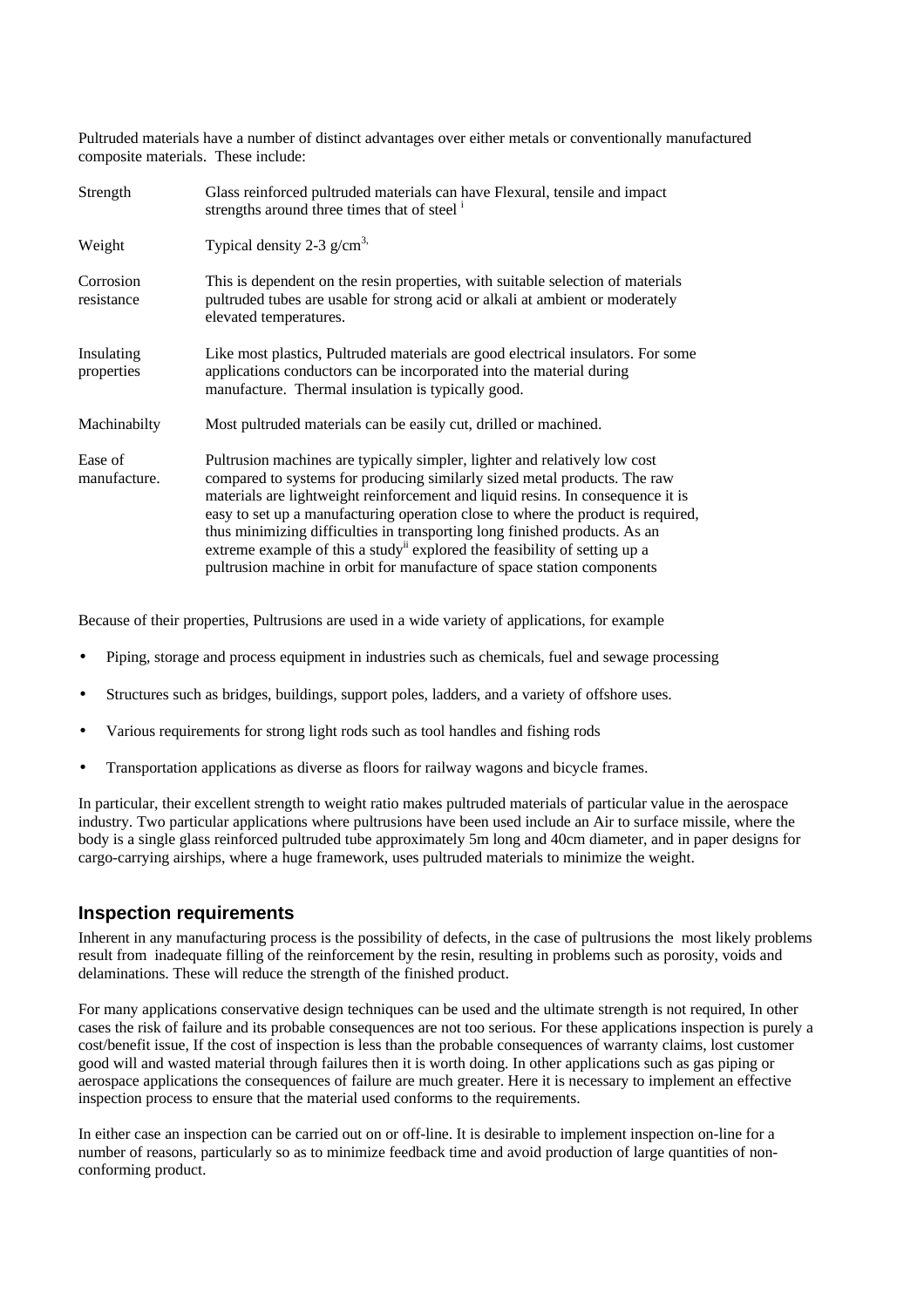# **Possible approaches to inspection**

Water coupled Ultrasonics, normally using a through transmission technique, is the standard approach for inspection of composite materials. It provides good resolution of delaminations and internal voids. Detection of porosity depends on its extent. Conventional UT requires a scanning approach to cover the entire surface. For off-line inspection of tubular products this is normally achieved by rotating the part. Water coupled ultrasonics is not acceptable for use on a pultrusion line as the water can adversely affect the curing process,

Air coupled through transmission ultrasonics avoids the problems with water but still requires a scanning approach. For a tubular product it is very difficult to arrange a through transmission system since access is only to the out side of the tube. For open profile pultruded products such as sheets this approach can work well,.

Mechanical impedance Ultrasonic approaches can work well, but again a scanning approach is required.

Real-time X-ray systems can give good resolution of voids and porosity, but are normally very poor at detecting delaminations. Effective interpretation of the results from tubular products normally requires a computed tomography system, which is very expensive. There are also health and safety considerations which make in-line use of an X-ray system somewhat impractical.

Lastly penetrant inspection can give good detection of surface porosity problems, again it is not really suitable for an in-line inspection. Unless the post-inspection cleaning is very thorough it also has the disadvantage of making minor blemishes very apparent to the customer!

## **Application of Air-coupled UT to Pultruded Products**

Air coupled ultrasonics<sup>iii</sup> has become a well established technique, particularly for through transmission inspection of composite materials . By using high power tone burst pulsers, resonant transducers and sensitive amplifiers it is possible to overcome the extreme signal losses which are inherent in using air as a couplant and to resolve defects which are typically 2-3mm across.



**Figure 2 : Air coupled Cscan of impact damage**

The example shown is impact damage in a carbon fibre laminate. The air-coupled technique is very suitable for this application, as water tends to conceal delaminations in the material.

As well as the though transmission configuration it is also possible to use air coupled transducers to generate plate waves in the material. The absence of water, which would attenuate plate waves , means that is possible to propagate them over some distance. Discontinuities in the material between transmit and receive probes cause a detectable variation in received signal.

Plate waves have a number of major advantages for our purposes:

Because we are testing a strip of material rather than a spot scanning is not necessary, it is therefore possible to achieve much greater inspection rates.

The technique is particularly suitable for inspection of tubular products because it can be configured with both probes on the same side of the material as shown.



**Figure 3 : Generation of plate waves**

# **Method Development**

To investigate the possibilities of the technique a number of samples were obtained from a manufacturer All samples were approximately 300mm square, cut from large diameter pultruded tube of 5-6mm wall thickness. The manufacturer, without assigning any details to the specific samples declared the quality as good to inferior. Especially, no reference was made as to what parts are considered porous (low resin content), containing delaminations or leakers.

All 300 x 300mm samples were dyed with liquid penetrant to test for porosity and leakers. After the process, one sample showed a surface full of red spots, 1-5 mm in diameter, indicative of porosity and leakers. All other samples did not reveal any spots and were considered not porous.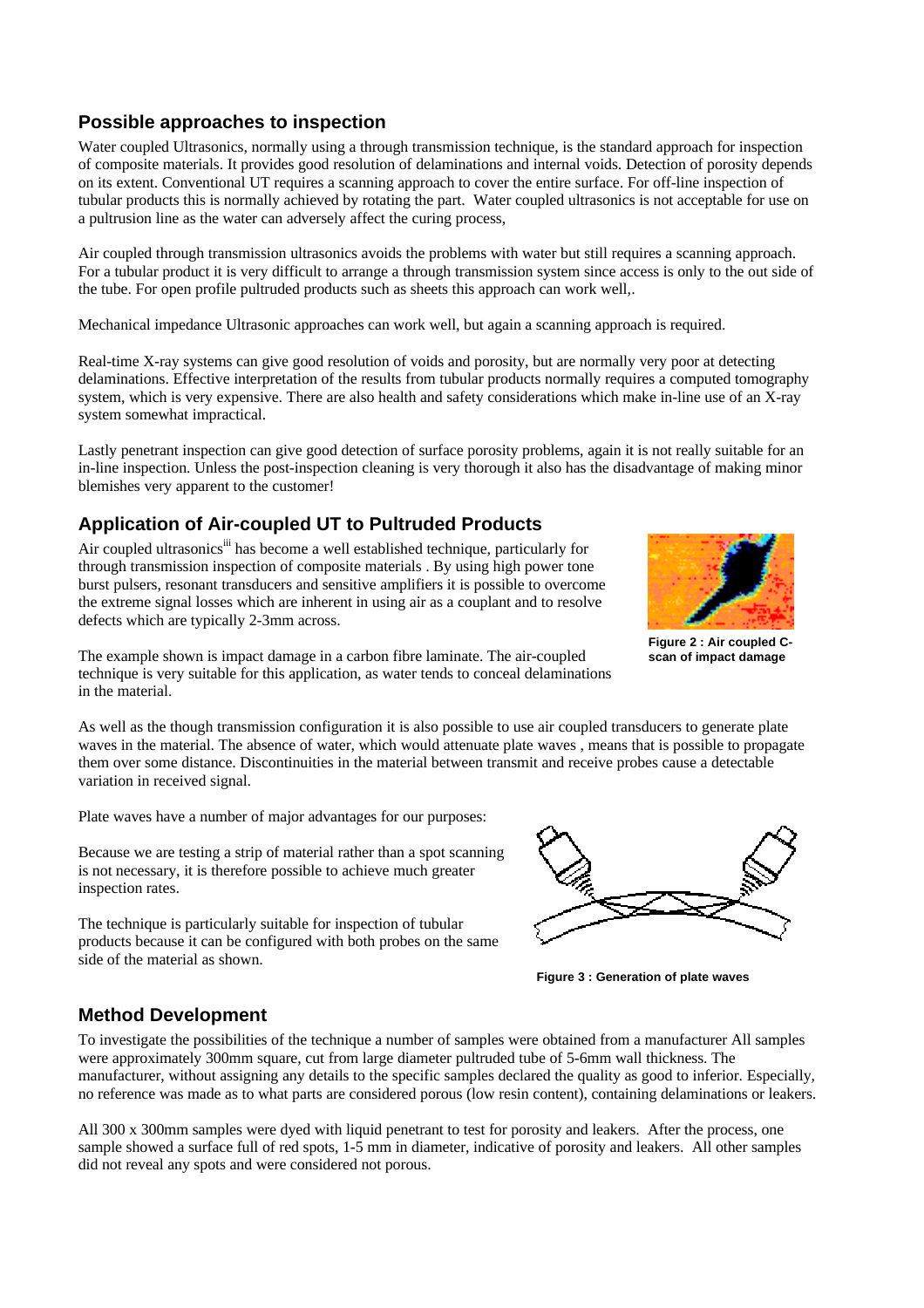All the samples were c-scanned in through-transmission with water squirters at 2.25 MHz to establish a baseline. Three parts were selected as representative examples and scanned with identical parameters, especially with the same gain:

Airscan transducers operating at 400kHz were mounted on the same side (outside) of the cylinder and aligned for plate wave generation in three different directions: plate waves running along the surface parallel to the cylinder axis, along the circumference, and having components in both these directions.

A sound barrier (foam) was mounted between the transducers for short sound paths (3-5 cm). The plate waves traveled 3 - 10 cm between the transducers, depending on the transducer configuration..



**Figure 4 : Experimental arrangement**



**Figure 5: optimum probe positioning**

# **Results**

Best overall results, i.e. best discrimination, without insignificant variations, were obtained with a sound beam path of 7 cm along the circumference, and 2 cm along the cylindrical axis (see figures 4 and 5).

All the Airscan C-scans were imaging the amplitude only. No frequency analysis was performed.





**Figure 6: Most homogeneous part, with no gross defects**

Figure 6a) shows a c-scan section of 12 cm by 18 cm, scanned with water squirters in through-transmission. Note the very regular and homogeneous structure.

Figure 6b) shows a c-scan section, scanned with airscan plate waves. Note the overall regular structure. The blue areas are regarded as of minor importance.





**Figure 7: Three flawed areas in water through transmission**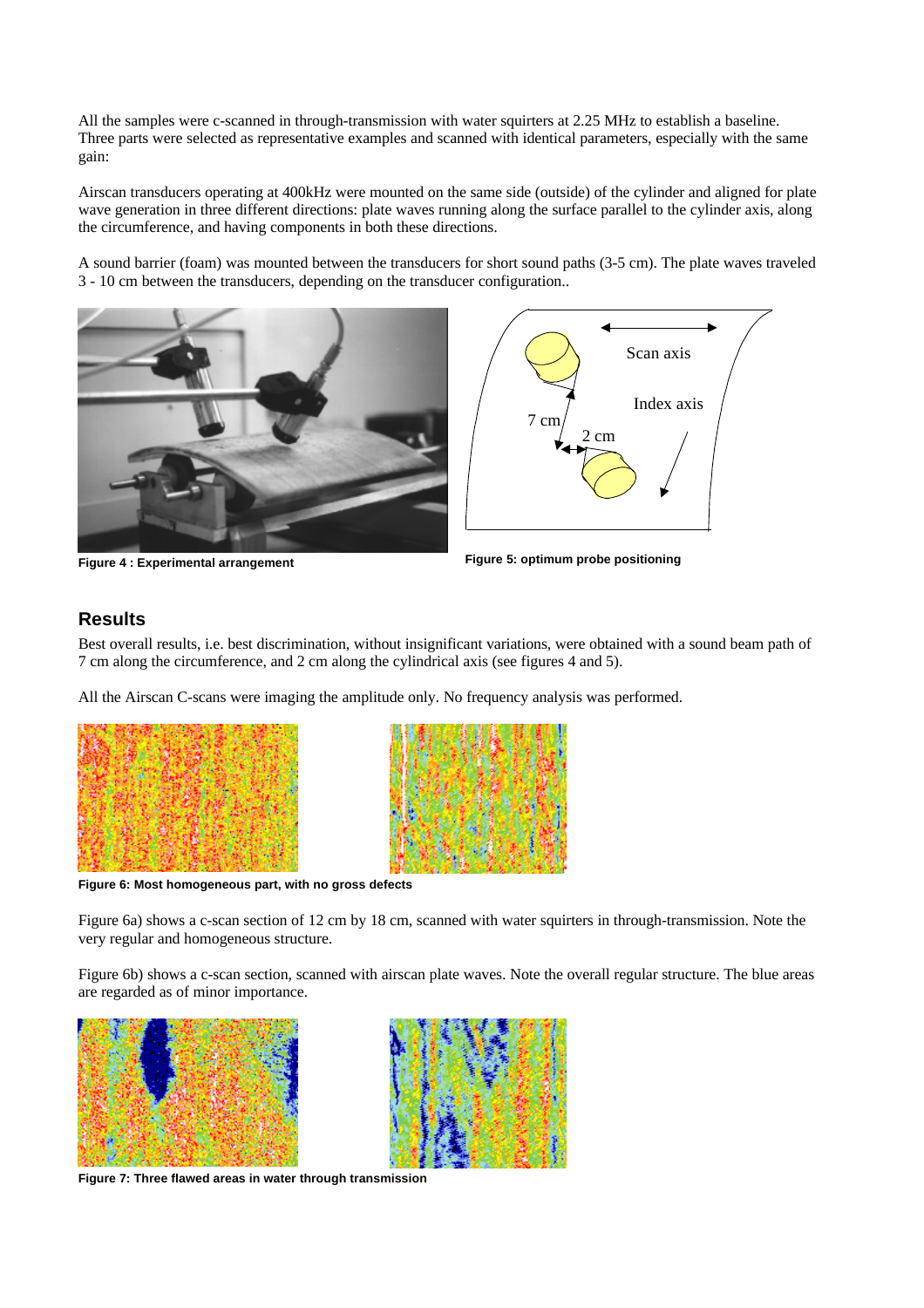Figure 7a) shows a c-scan section of 12 cm by 19 cm, scanned with water squirters in through-transmission. Note the distinct large dark area, most likely indicative of delaminations. At left and right borders are similar areas.

Figure 7b) shows a c-scan section, scanned with airscan plate waves. Note the dark areas of the delaminations identified in figure 7a), which are now geometrically distorted due to the plate wave configuration.





**Figure 8: Porous/leakers with liquid penetrant**

Figure 8a) shows a c-scan section of 12 cm by 19 cm, scanned with water squirters in through-transmission. Note the homogeneous appearance, although a few and small dark areas are present.

Figure 8b) shows a c-scan section, scanned with airscan plate waves. Note the dramatic difference as compared to the through transmission results.

The recording of the plate wave amplitude alone, regardless of the frequency spectrum, is already able to detect more details and features than any of the through-transmission configurations (water or air-coupled). The geometrical localization and sizing of imaged features would be more cumbersome than in through-transmission. A precise determination of the location would need some mathematical reduction (deconvolution). However, this is not considered necessary for production control.

Recording the amplitude only, while disregarding any frequency changes, is considered a reliable method for the above-detected flaws and especially for detecting porous material.

### **Implementation**

The technique is currently being implemented for a manufacturer of glass reinforced pultruded tubes which are employed as utility support poles. The company manufactures these products in a number of plants around the world.

To make matters more complicated the poles are not cylindrical, but are of octagonal cross section, the inside surface being circular as shown in Figure 9

It was found that the corners resulted in some attenuation of the sound path, and to get acceptable sound transmission a lower frequency was used (200kHz). With this it was possible to inject the sound at the centre of one face, propagate a plate wave around two corners, and detect the sound again at 90 degrees to the injection point.

To get complete coverage of the product four channels are used with eight transducers in a configuration as shown in figure 10.

To avoid interference between the channels it is necessary to alternate the tone bursts on adjacent probes.

The system has now been tried out on-line in a production plant, mounted immediately after the die. At this point the tube temperature is around 100 Celsius.

Preliminary results have been very encouraging. With the 'good' signal set to approximately 80% of full screen height the variation with 'normal' product is only a few dB. Problems such as porosity result in greater than 20dB signal drop.





 $\mathbf c$ 

D

**Figure 8: Probe configuration for octagonal tube**